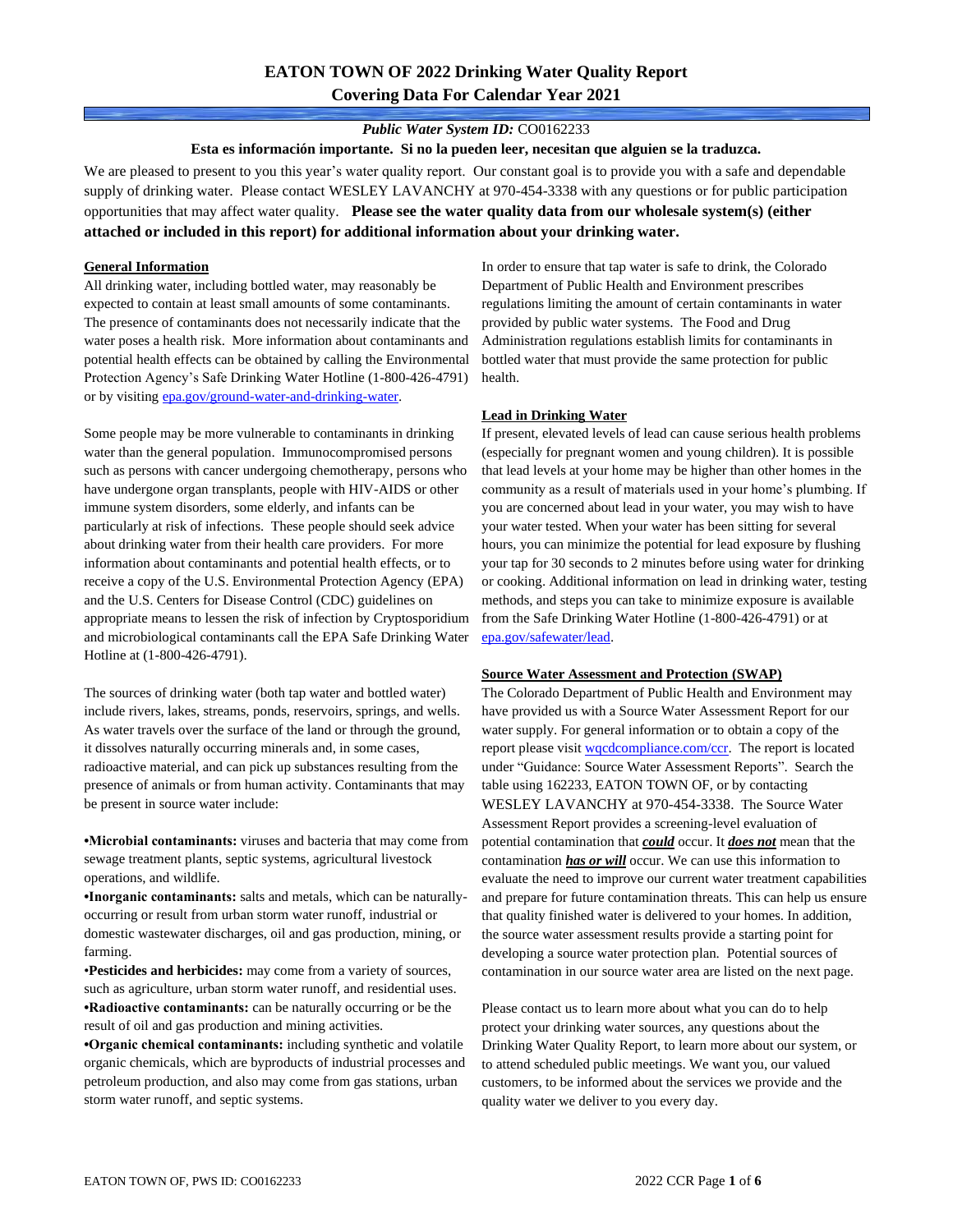# **Our Water Sources**

| <b>Sources (Water Type - Source Type)</b>                                          | <b>Potential Source(s) of Contamination</b>                                                                                                |
|------------------------------------------------------------------------------------|--------------------------------------------------------------------------------------------------------------------------------------------|
| PURCHASED NORTH WELD COUNTY WD 162553 SW (Surface<br>Water-Consecutive Connection) | There is no SWAP report, please contact WESLEY<br>LAVANCHY at 970-454-3338 with questions regarding<br>potential sources of contamination. |

# **Terms and Abbreviations**

- **Maximum Contaminant Level (MCL)** − The highest level of a contaminant allowed in drinking water.
- **Treatment Technique (TT)** − A required process intended to reduce the level of a contaminant in drinking water.
- **Health-Based** − A violation of either a MCL or TT.
- **Non-Health-Based** − A violation that is not a MCL or TT.
- **Action Level (AL)** − The concentration of a contaminant which, if exceeded, triggers treatment and other regulatory requirements.
- **Maximum Residual Disinfectant Level (MRDL)** − The highest level of a disinfectant allowed in drinking water. There is convincing evidence that addition of a disinfectant is necessary for control of microbial contaminants.
- **Maximum Contaminant Level Goal (MCLG)** − The level of a contaminant in drinking water below which there is no known or expected risk to health. MCLGs allow for a margin of safety.
- **Maximum Residual Disinfectant Level Goal (MRDLG)** − The level of a drinking water disinfectant, below which there is no known or expected risk to health. MRDLGs do not reflect the benefits of the use of disinfectants to control microbial contaminants.
- **Violation (No Abbreviation)** − Failure to meet a Colorado Primary Drinking Water Regulation.
- **Formal Enforcement Action (No Abbreviation)** − Escalated action taken by the State (due to the risk to public health, or number or severity of violations) to bring a non-compliant water system back into compliance.
- **Variance and Exemptions (V/E)** − Department permission not to meet a MCL or treatment technique under certain conditions.
- **Gross Alpha (No Abbreviation)** − Gross alpha particle activity compliance value. It includes radium-226, but excludes radon 222, and uranium.
- **Picocuries per liter (pCi/L)** − Measure of the radioactivity in water.
- **Nephelometric Turbidity Unit (NTU)** − Measure of the clarity or cloudiness of water. Turbidity in excess of 5 NTU is just noticeable to the typical person.
- **Compliance Value (No Abbreviation)** Single or calculated value used to determine if regulatory contaminant level (e.g. MCL) is met. Examples of calculated values are the 90<sup>th</sup> Percentile, Running Annual Average (RAA) and Locational Running Annual Average (LRAA).
- **Average (x-bar)** − Typical value.
- **Range (R)**  $-$  Lowest value to the highest value.
- **Sample Size (n)** − Number or count of values (i.e. number of water samples collected).
- **Parts per million = Milligrams per liter (ppm = mg/L)** − One part per million corresponds to one minute in two years or a single penny in \$10,000.
- **Parts per billion = Micrograms per liter (ppb = ug/L)** − One part per billion corresponds to one minute in 2,000 years, or a single penny in \$10,000,000.
- **Not Applicable (N/A)** Does not apply or not available.
- **Level 1 Assessment** A study of the water system to identify potential problems and determine (if possible) why total coliform bacteria have been found in our water system.
- **Level 2 Assessment** A very detailed study of the water system to identify potential problems and determine (if possible) why an E. coli MCL violation has occurred and/or why total coliform bacteria have been found in our water system on multiple occasions.

# **Detected Contaminants**

EATON TOWN OF routinely monitors for contaminants in your drinking water according to Federal and State laws. The following table(s) show all detections found in the period of January 1 to December 31, 2021 unless otherwise noted. The State of Colorado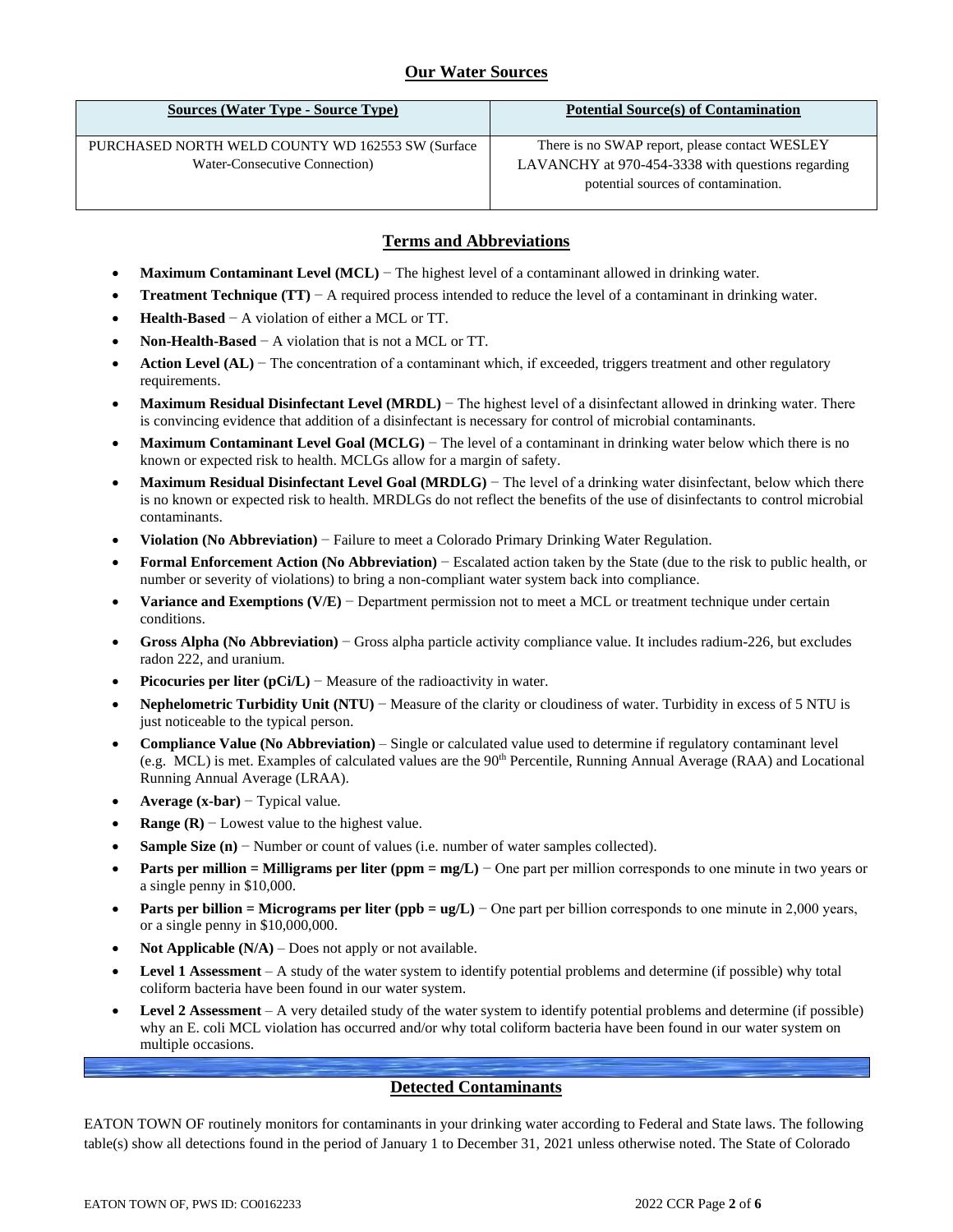requires us to monitor for certain contaminants less than once per year because the concentrations of these contaminants are not expected to vary significantly from year to year, or the system is not considered vulnerable to this type of contamination. Therefore, some of our data, though representative, may be more than one year old. Violations and Formal Enforcement Actions, if any, are reported in the next section of this report.

**Note:** Only detected contaminants sampled within the last 5 years appear in this report. If no tables appear in this section then no contaminants were detected in the last round of monitoring.

| Disinfectants Sampled in the Distribution System<br><b>TT Requirement:</b> At least 95% of samples per period (month or quarter) must be at least 0.2 ppm $OR$<br>If sample size is less than 40 no more than 1 sample is below $0.2$ ppm<br><b>Typical Sources:</b> Water additive used to control microbes |                                                                                                                                                         |                                     |  |  |                |           |
|--------------------------------------------------------------------------------------------------------------------------------------------------------------------------------------------------------------------------------------------------------------------------------------------------------------|---------------------------------------------------------------------------------------------------------------------------------------------------------|-------------------------------------|--|--|----------------|-----------|
| <b>Disinfectant</b><br><b>Name</b>                                                                                                                                                                                                                                                                           | <b>Sample</b><br><b>TT</b><br><b>Time Period</b><br><b>Number of Samples</b><br><b>Results</b><br><b>Below Level</b><br><b>Violation</b><br><b>Size</b> |                                     |  |  | <b>MRDL</b>    |           |
|                                                                                                                                                                                                                                                                                                              |                                                                                                                                                         |                                     |  |  |                |           |
| Chlorine                                                                                                                                                                                                                                                                                                     | December, 2021                                                                                                                                          | Lowest period percentage of samples |  |  | N <sub>0</sub> | $4.0$ ppm |
|                                                                                                                                                                                                                                                                                                              |                                                                                                                                                         | meeting TT requirement: 100%        |  |  |                |           |

| Lead and Copper Sampled in the Distribution System |                                |                                |                              |                           |                                      |                                              |                                                           |                                                                               |
|----------------------------------------------------|--------------------------------|--------------------------------|------------------------------|---------------------------|--------------------------------------|----------------------------------------------|-----------------------------------------------------------|-------------------------------------------------------------------------------|
| Contaminant<br><b>Name</b>                         | <b>Time</b><br>Period          | 90 <sup>th</sup><br>Percentile | <b>Sample</b><br><b>Size</b> | Unit of<br><b>Measure</b> | 90 <sup>th</sup><br>Percentile<br>AL | <b>Sample</b><br><b>Sites</b><br>Above<br>AL | 90 <sup>th</sup><br>Percentile<br>AL<br><b>Exceedance</b> | <b>Typical Sources</b>                                                        |
| Copper                                             | 09/08/2020<br>to<br>09/25/2020 | 0.26                           | 20                           | ppm                       | 1.3                                  | $\mathbf{0}$                                 | N <sub>o</sub>                                            | Corrosion of<br>household plumbing<br>systems; Erosion of<br>natural deposits |
| Lead                                               | 09/08/2020<br>to<br>09/25/2020 | 5.4                            | 20                           | ppb                       | 15                                   | $\mathbf{0}$                                 | No.                                                       | Corrosion of<br>household plumbing<br>systems; Erosion of<br>natural deposits |

| Disinfection Byproducts Sampled in the Distribution System |      |         |                       |                              |                                  |            |             |                                |                                             |
|------------------------------------------------------------|------|---------|-----------------------|------------------------------|----------------------------------|------------|-------------|--------------------------------|---------------------------------------------|
| <b>Name</b>                                                | Year | Average | Range<br>$Low - High$ | <b>Sample</b><br><b>Size</b> | <b>Unit of</b><br><b>Measure</b> | <b>MCL</b> | <b>MCLG</b> | <b>MCL</b><br><b>Violation</b> | <b>Typical Sources</b>                      |
| Total<br>Haloacetic<br>Acids<br>(HAA5)                     | 2021 | 26.98   | 22.7 to 34.5          | 8                            | ppb                              | 60         | N/A         | N <sub>o</sub>                 | Byproduct of drinking<br>water disinfection |
| Total<br>Trihalome<br>thanes<br>(TTHM)                     | 2021 | 30.28   | $20.34$ to<br>41.42   | 8                            | ppb                              | 80         | N/A         | N <sub>o</sub>                 | Byproduct of drinking<br>water disinfection |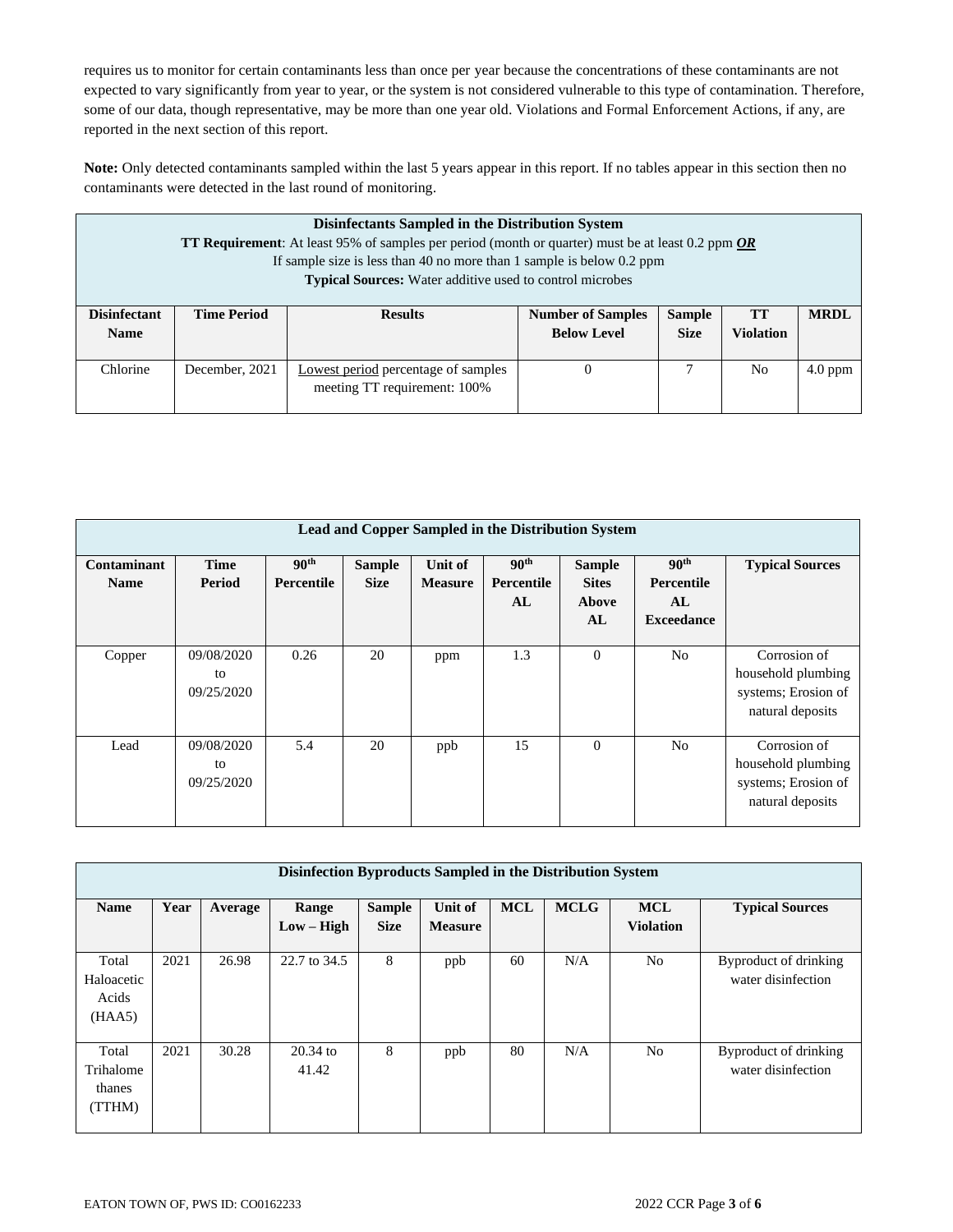#### **Unregulated Contaminants\*\*\***

EPA has implemented the Unregulated Contaminant Monitoring Rule (UCMR) to collect data for contaminants that are suspected to be present in drinking water and do not have health-based standards set under the Safe Drinking Water Act. EPA uses the results of UCMR monitoring to learn about the occurrence of unregulated contaminants in drinking water and to decide whether or not these contaminants will be regulated in the future. We performed monitoring and reported the analytical results of the monitoring to EPA in accordance with its Unregulated Contaminant Monitoring Rule (UCMR). Once EPA reviews the submitted results, the results are made available in the EPA's National Contaminant Occurrence Database (NCOD) [\(epa.gov/dwucmr/national-contaminant-occurrence-database-ncod\)](http://www.epa.gov/dwucmr/national-contaminant-occurrence-database-ncod) Consumers can review UCMR results by accessing the NCOD. Contaminants that were detected during our UCMR sampling and the corresponding analytical results are provided below.

| <b>Contaminant Name</b>                                                                                                          | Year | Average | Range        | <b>Sample Size</b> | <b>Unit of Measure</b> |
|----------------------------------------------------------------------------------------------------------------------------------|------|---------|--------------|--------------------|------------------------|
|                                                                                                                                  |      |         | $Low - High$ |                    |                        |
|                                                                                                                                  |      |         |              |                    |                        |
|                                                                                                                                  |      |         |              |                    |                        |
|                                                                                                                                  |      |         |              |                    |                        |
|                                                                                                                                  |      |         |              |                    |                        |
|                                                                                                                                  |      |         |              |                    |                        |
|                                                                                                                                  |      |         |              |                    |                        |
|                                                                                                                                  |      |         |              |                    |                        |
|                                                                                                                                  |      |         |              |                    |                        |
|                                                                                                                                  |      |         |              |                    |                        |
|                                                                                                                                  |      |         |              |                    |                        |
|                                                                                                                                  |      |         |              |                    |                        |
| ***More information about the contaminants that were included in UCMR monitoring can be found at: drinktap.org/Water-Info/Whats- |      |         |              |                    |                        |
| in-My-Water/Unregulated-Contaminant-Monitoring-Rule-UCMR. Learn more about the EPA UCMR at: epa.gov/dwucmr/learn-about-          |      |         |              |                    |                        |
| unregulated-contaminant-monitoring-rule or contact the Safe Drinking Water Hotline at (800) 426-4791 or epa.gov/ground-water-    |      |         |              |                    |                        |
| and-drinking-water.                                                                                                              |      |         |              |                    |                        |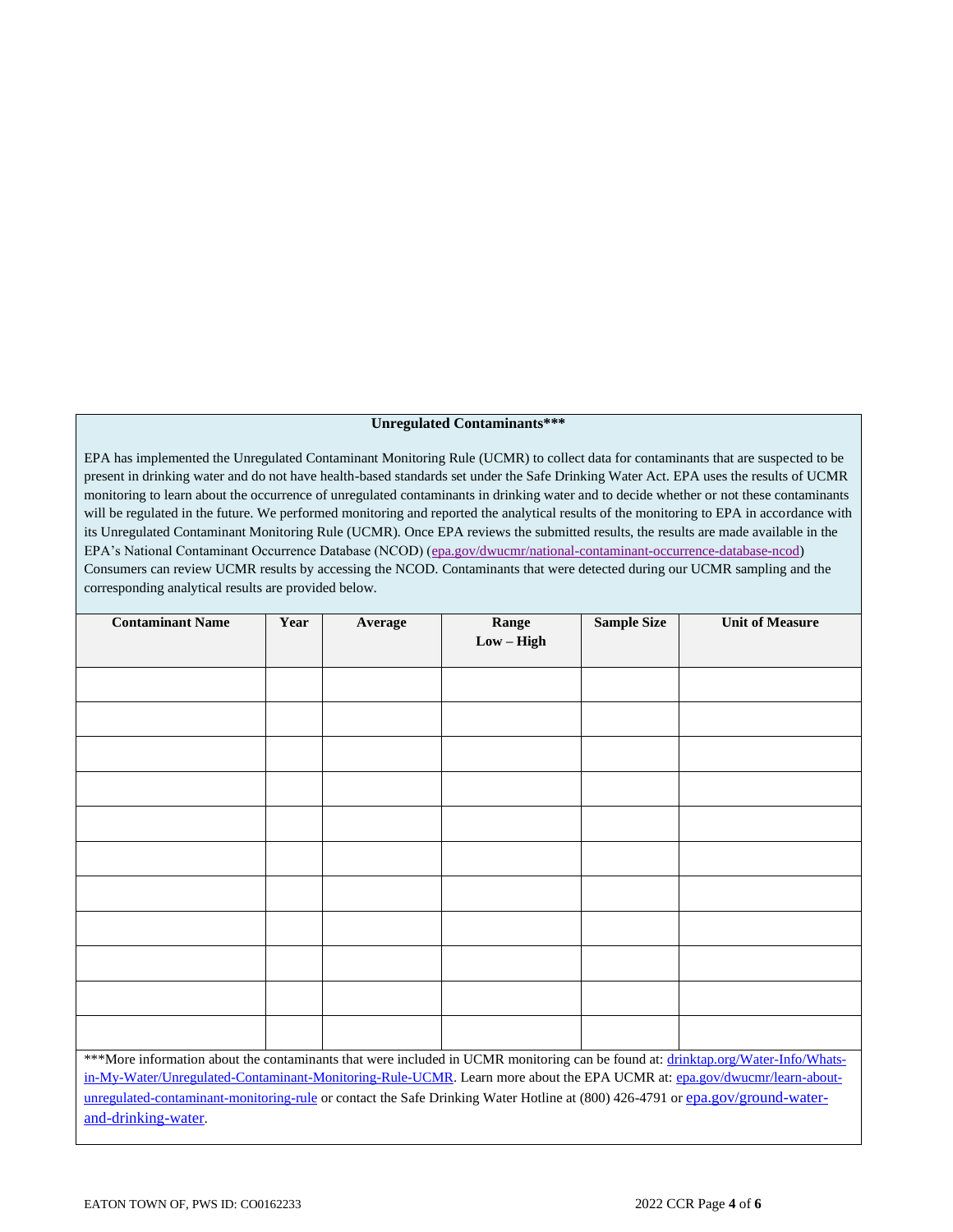# **Violations, Significant Deficiencies, and Formal Enforcement Actions**

# **Health-Based Violations**

**Maximum contaminant level (MCL) violations:** Test results for this contaminant show that the level was too high for the time period shown. Please read the information shown below about potential health effects for vulnerable populations. This is likely the same violation that we told you about in a past notice. We are evaluating, or we already completed an evaluation, to find the best way to reduce or remove the contaminant. If the solution will take an extended period of time, we will keep you updated with quarterly notices.

**Treatment technique (TT) violations:** We failed to complete an action that could affect water quality. Please read the information shown below about potential health effects for vulnerable populations. This is likely the same violation that we told you about in a past notice. We were required to meet a minimum operation/treatment standard, we were required to make upgrades to our system, or we were required to evaluate our system for potential sanitary defects, and we failed to do so in the time period shown below. If the solution will take an extended period of time, we will keep you updated with quarterly notices.

| <b>Name</b>                                                                                                                              | <b>Description</b>         | <b>Time Period</b>        | <b>Health Effects</b> | Compliance   | <b>TT Level or</b> |  |
|------------------------------------------------------------------------------------------------------------------------------------------|----------------------------|---------------------------|-----------------------|--------------|--------------------|--|
|                                                                                                                                          |                            |                           |                       | <b>Value</b> | <b>MCL</b>         |  |
|                                                                                                                                          |                            |                           |                       |              |                    |  |
| <b>STORAGE</b>                                                                                                                           | <b>FAILURE TO INSPECT</b>  | $04/22/2021 - 04/22/2021$ | May pose a risk to    | N/A          | N/A                |  |
| <b>TANK RULE</b>                                                                                                                         | STORAGE TANK(S)            |                           | public health.        |              |                    |  |
|                                                                                                                                          | AND/OR FAILURE TO          |                           |                       |              |                    |  |
|                                                                                                                                          | <b>CORRECT STORAGE</b>     |                           |                       |              |                    |  |
|                                                                                                                                          | <b>TANK DEFECTS - F318</b> |                           |                       |              |                    |  |
|                                                                                                                                          |                            |                           |                       |              |                    |  |
| <b>Additional Violation Information</b>                                                                                                  |                            |                           |                       |              |                    |  |
|                                                                                                                                          |                            |                           |                       |              |                    |  |
| Please share this information with all the other people who drink this water, especially those who may not have received this notice     |                            |                           |                       |              |                    |  |
| directly (for example, people in apartments, pursing homes, schools, and businesses). You can do this by posting this notice in a public |                            |                           |                       |              |                    |  |

directly (for example, people in apartments, nursing homes, schools, and businesses). You can do this by posting this notice in a public place or distributing copies by hand or mail.

The Town has submitted periodic tank inspection reports for both east and west water storage tanks in addition to providing documentation demonstrating the presence of gaskets at the access hatches of both tanks. Resolved 5/8/2021

### **Non-Health-Based Violations**

These violations do not usually mean that there was a problem with the water quality. If there had been, we would have notified you immediately. We missed collecting a sample (water quality is unknown), we reported the sample result after the due date, or we did not complete a report/notice by the required date.

| <b>Name</b>                  | <b>Description</b>                  | <b>Time Period</b>        |
|------------------------------|-------------------------------------|---------------------------|
|                              |                                     |                           |
|                              |                                     |                           |
| <b>STORAGE TANK RULE</b>     | <b>FAILURE TO MEET STORAGE TANK</b> | 04/22/2021 - 09/30/2021   |
|                              | <b>REQUIREMENTS - F330</b>          |                           |
|                              |                                     |                           |
| PUBLIC NOTICE                | <b>FAILURE TO NOTIFY THE</b>        | $05/23/2021 - 08/25/2021$ |
|                              | PUBLIC/CONSUMERS                    |                           |
|                              |                                     |                           |
| LEAD & COPPER RULE           | <b>FAILURE TO MONITOR AND/OR</b>    | $10/01/2021$ - Open       |
|                              | <b>REPORT</b>                       |                           |
|                              |                                     |                           |
| <b>CROSS CONNECTION RULE</b> | <b>FAILURE TO MEET CROSS</b>        | $04/22/2021$ - Open       |
|                              | CONNECTION CONTROL AND/OR           |                           |
|                              | <b>BACKFLOW PREVENTION</b>          |                           |
|                              | <b>REQUIREMENTS - M613</b>          |                           |
|                              |                                     |                           |